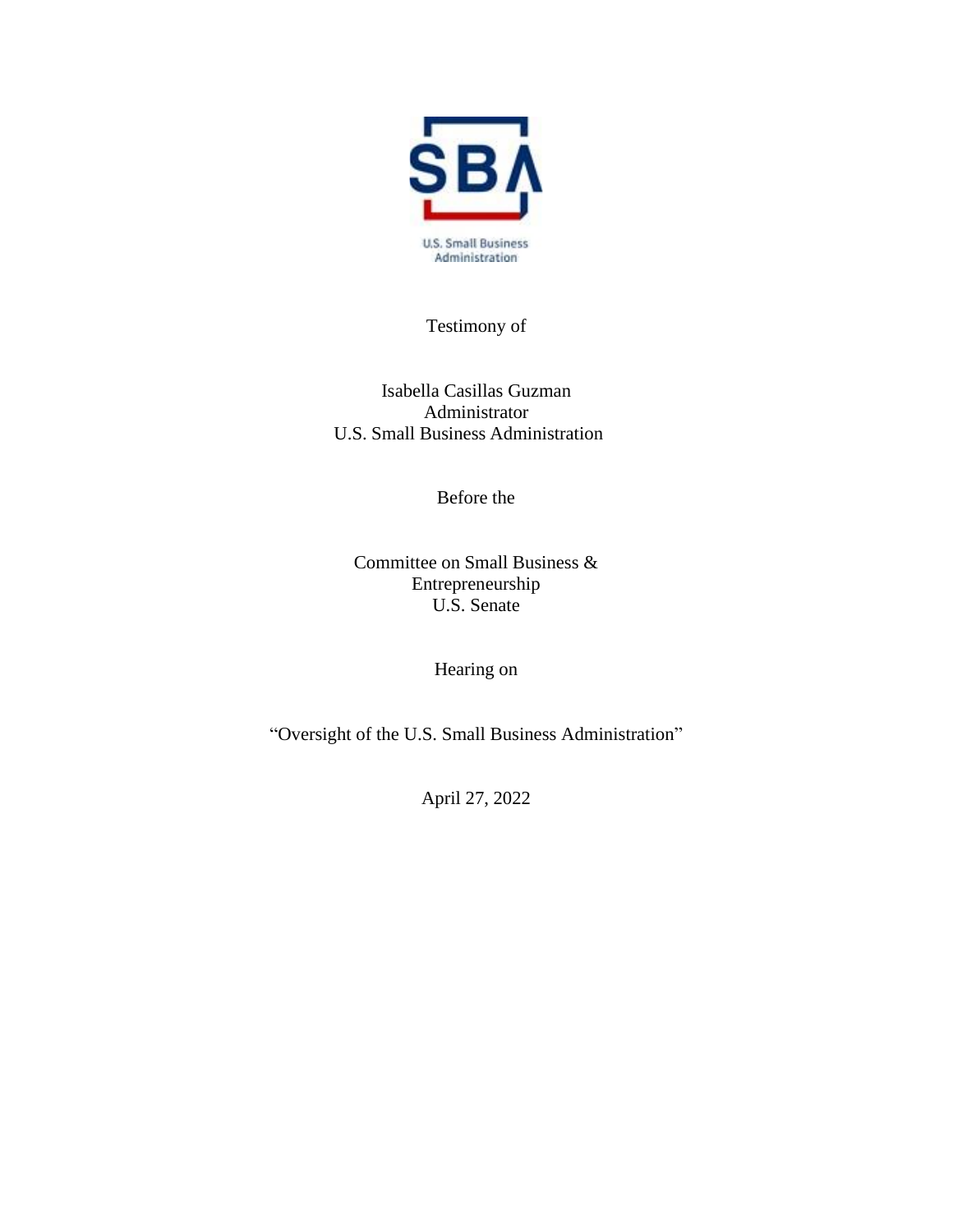#### Testimony of Isabella Casillas Guzman Administrator U.S. Small Business Administration

Good morning, Chairman Cardin, Dr. Paul, and distinguished members of the committee. Thank you for the opportunity to appear before you today to discuss President Biden's Fiscal Year 2023 budget request for the U.S. Small Business Administration—and our intent to apply the resources and leadership provided by Congress to continue supporting our small business economy and delivering for a surging wave of new American entrepreneurs.

The President's budget requests \$1.06 billion—\$914 million to support the SBA's critical small business programs that foster growth and opportunity along with \$143 million for major disasters under the Stafford Act. Collectively, this funding level represents practical investments in economic progress that will help lower the federal deficit, cutting costs for families, and advancing the President's bipartisan Unity Agenda.

I have seen for myself how these investments will help uplift America's growing population of small business owners and entrepreneurs. Over the past year, I've visited hundreds of small businesses across 28 states and Puerto Rico. I've had the opportunity to visit many of the communities you represent and witness the strength and resilience of American entrepreneurship firsthand.

Despite hardships from the pandemic, America's small businesses and innovative startups are creating new jobs, powering our economy, strengthening our global competitiveness, and supporting working families and communities across the nation.

America's global economic leadership and strength depend on the health of our nation's small business economy and the entrepreneurs contributing to it.

Americans are launching businesses at record rates. Business applications have risen more than 30% from pre-pandemic levels, and in 2021 alone, 5.4 million Americans applied to start a business.

One of this Administration's top priorities is making sure the opportunities of this surging economy are reaching all Americans. President Biden often says that ability is spread evenly but opportunity is not. And that's important because building equity—ensuring America's doors of access and opportunity are open to all—isn't just the right thing to do, it's good for business.

Investing in equity helps ensure more of our nation's extraordinary talent and creativity can be fully leveraged to create products and services that make our lives better and confront global challenges.

President Biden's fiscal year 2023 budget builds on the agency's successes, honing our programs to make it easier for small businesses to grow—especially in communities and areas of our economy where they are needed most: expanding the supply of affordable childcare, constructing new renewable energy capacity, building generational wealth in underserved communities,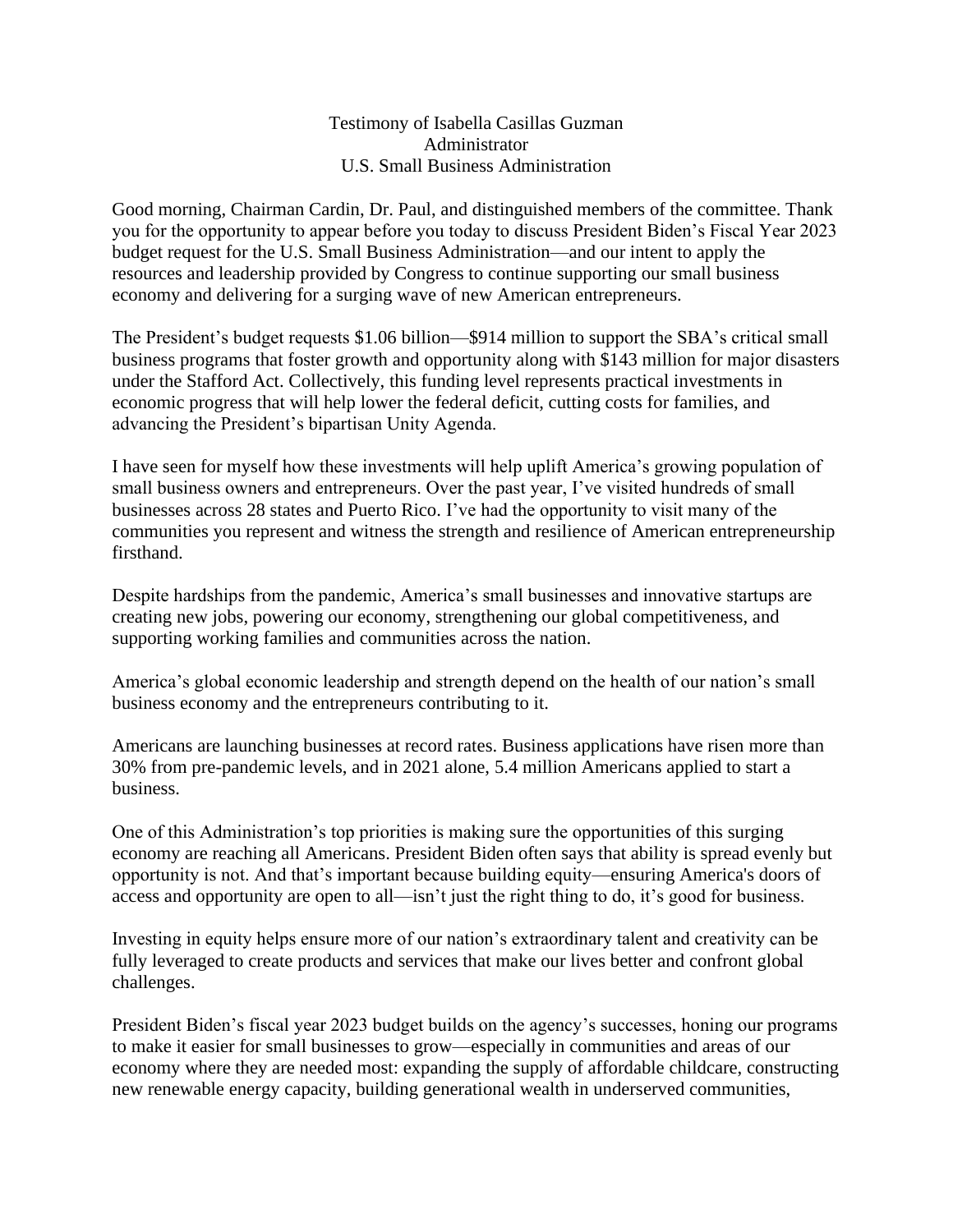positioning small businesses to serve as contractors in the buildout of modern infrastructure, and inventing—and bringing to market—powerful new technologies to address climate, cybersecurity, and so much more.

## **COVID RELIEF**

To put the President's fiscal year 2023 budget in context, we need to consider how we got here and how far we have come in America's economic recovery from COVID.

Facing a once-in-a-generation pandemic, Congress worked with President Biden to deliver the American Rescue Plan, historic legislation that built on the CARES Act and the Economic Aid Act to strengthen financial safety nets and ensure millions of American small businesses could survive the pandemic.

In Fiscal Year 2021, the SBA distributed more than \$450 billion in financial relief through the Paycheck Protection Program, the COVID Economic Injury Disaster Loan and Advance programs, the Restaurant Revitalization Fund, and the Shuttered Venue Operators Grant program. Those vital relief funds saved jobs in every community in the country.

As a result of Congressional leadership, we have helped millions of small businesses and nonprofits keep their doors open and expanded our reach to serve the smallest of small businesses, underserved entrepreneurs, main street restaurants and live entertainment venues.

After making key programmatic changes that protected the integrity of the Paycheck Protection Program (PPP) and COVID EIDL programs from fraud, we served more sole proprietors and mom and pop businesses than ever before. Now, we're continuing to deliver on the promise of forgiveness. To date, 87 percent of all eligible PPP recipients have submitted forgiveness applications and 86 percent have had their loans partially or fully forgiven.

SBA staff also worked carefully to expand access to small business lending for our core customers. For example, the agency developed new rules to make it easier for projects to use 504 refinancing with or without expansion funding.

Over the past year, we also redesigned COVID EIDL, our Economic Injury Disaster Loan program, to meet our customers' needs with an improved user experience including a mobilefriendly application, as well as making several impactful policy changes including more flexible use of funds, loan payment deferment, and a more streamlined process for speed and certainty.

As a result of these improvements, our COVID EIDL program distributed vital emergency relief that reached as much as \$2.8 billion per day, and we're continuing to distribute around \$750 million per day through the program to finalize reconsiderations and loan increase requests.

# **CAPITAL ACCESS**

The SBA's core capital programs delivered at impressive, record-setting levels in Fiscal Year 2021—another reflection of the historic surge in American entrepreneurship and further evidence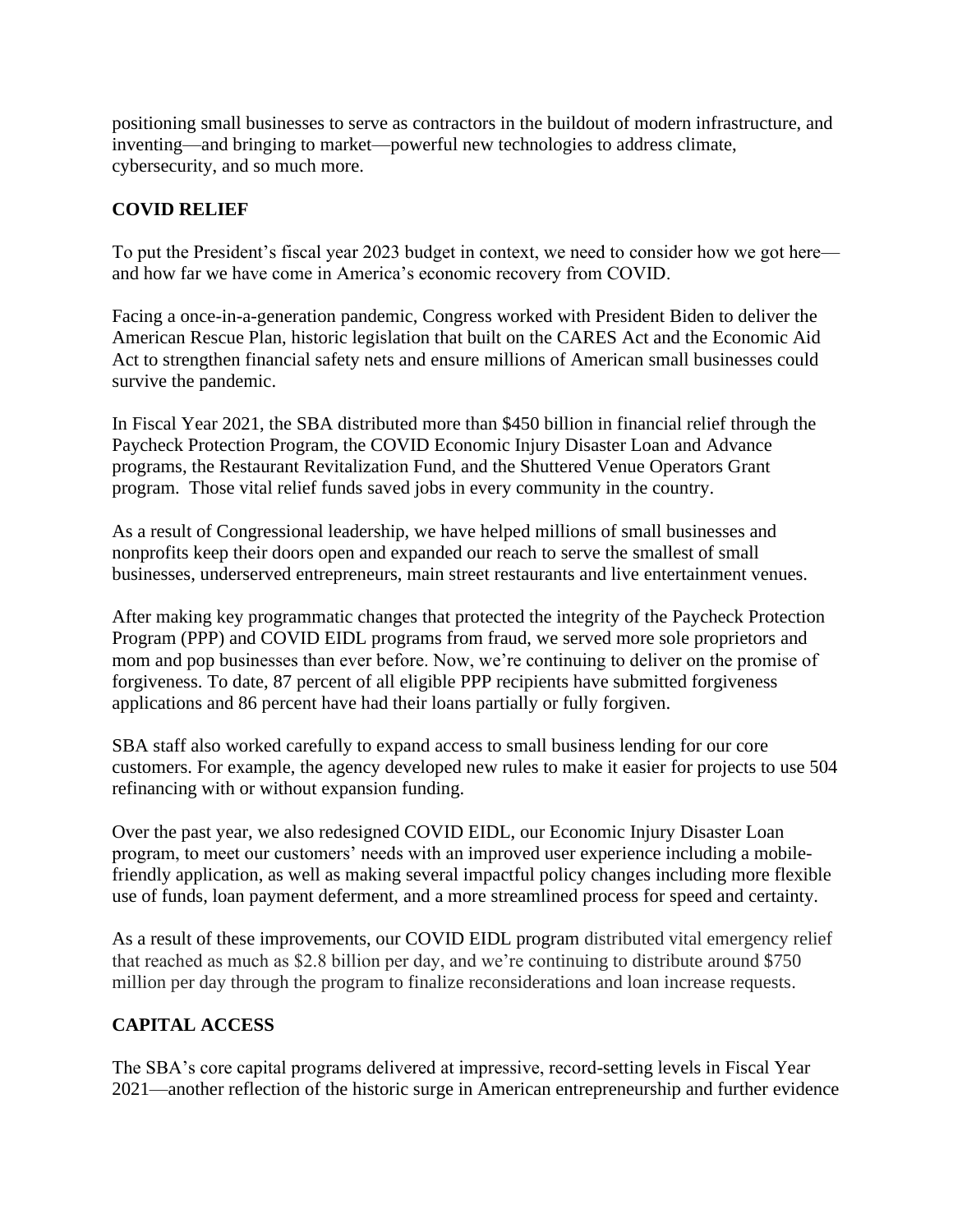that demand for SBA capital support is outpacing available resources, with the unprecedented approval of more than 51,850 7(a) loans totaling \$37 billion, a 62 percent increase from the previous year.

In the 504 loan program, the SBA approved more than 9,670 loans, totaling \$8.2 billion. That is also a record and a 41 percent increase from last year, utilizing the entire \$7.5 billion authorization for the core 504 program.

The Microloan Program delivered more than 4,500 loans to small businesses in underserved communities, totaling nearly \$75 million.

The SBA also exceeded its Lender Match Agency Priority Goal target of 86,000 businesses connected through Lender Match by more than 500 percent, bringing access to SBA loans within reach for 554,000 small businesses—helping to increase the number of lender and small business connections, upgrading user experience and convenience, and improving access to capital overall.

Combined, SBA's capital programs support hundreds of thousands of jobs—and after a careful review, including the high demand for them, President Biden is requesting authorization for a 13% increase in small business capital across these programs above enacted Fiscal Year 2022 levels for a total of \$71 billion.

Specifically, the President's request includes a \$5 billion increase to lending authorized under the 7(a) loan program, a product most often used by small businesses for working capital or business acquisition; a \$2 billion increase in authority for Secondary Market Guarantees for 7(a) loans; and a \$1.5 billion increase to lending authorized under the 504 Loan Program, most often used to finance major purchases with the objective of long-term growth, such as real estate and major equipment.

# **COVID EIDL TRANSFER AUTHORITY**

The Budget request recognizes that we need to make sure COVID EIDL borrowers are supported. SBA is requesting authority to transfer \$320 million in already-appropriated targeted EIDL advance balances to support COVID-EIDL loan servicing and other COVID-related programs.

Transferring this funding is critical since the SBA bears responsibility for servicing more than 3.9 million COVID EIDL loans totaling more than \$361 billion. For comparison, that amounts to nearly half the volume of all credit card debt in the United States today.

A large percentage of these borrowers will start making monthly payments in the months ahead, requiring SBA to shift from COVID EIDL origination to servicing. Our role as an agency should also include providing these borrowers with the necessary education, support, and quality customer service they deserve as they enter this new phase of their recovery.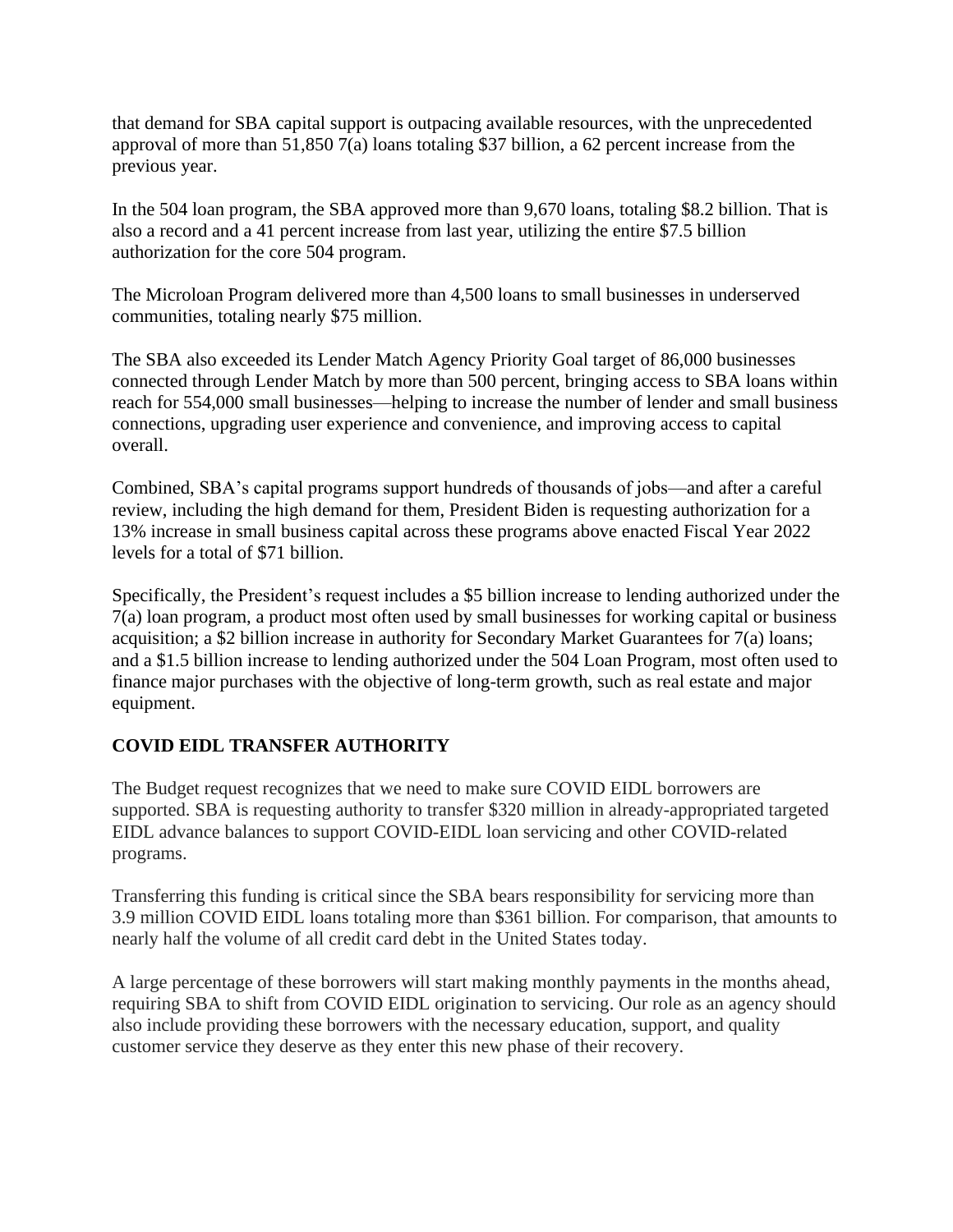We believe the \$320 million transfer authority requested in the President's budget is sufficient to provide the necessary support in the coming fiscal year.

### **BUILDING RESILIENCY FOR SMALL BUSINESS**

One of President Biden's top priorities in office has been preparing America's economy and our communities for the growing threats and challenges of a changing global climate. The SBA plays an important role in this work.

As climate change has driven more frequent and devastating natural disasters, the SBA's Office of Disaster Assistance has been an important federal partner over the President's first year, providing lifelines totaling nearly \$2.3 billion to help small businesses, renters, and homeowners recover and rebuild.

That SBA disaster aid included nearly \$100 million in loans to support victims of the Colorado Wildfires and Straight-line Winds and \$1.8 billion in loans to help more than 37,000 individuals and businesses all the way from Louisiana to New York recover and rebuild after Hurricane Ida.

With a more active hurricane season forecast for this year, one of the most effective ways we can help mitigate the disaster costs of climate change is to invest more in resiliency.

The President's budget requests \$179 million in disaster funding—including \$10 million to help address the climate crisis through the SBA's business loan and disaster loan programs—to ensure the agency can deliver its critical support after a disaster and help prevent similar damage in the future by supporting efforts to facilitate access to capital for climate change mitigation investments and resilience efforts to support a more sustainable economy.

### **VETERANS**

One of the most important places where the SBA is working to build our capacity is in support of America's veteran entrepreneurs. Veteran-owned small businesses generate nearly \$1 trillion in revenue annually and they support 4 million jobs.

In Fiscal Year 2023, the SBA is planning to expand the Veterans Business Outreach Center Program significantly—from 22 to 34 locations nationwide, an expansion that will significantly improve the customer experience for veteran entrepreneurs by reducing travel and wait times for appointments and providing additional local training opportunities.

This expansion reflects an expectation that demand for small business startup and scaleup technical assistance among veteran small business owners will continue to grow—in part because of an expanded focus on underserved and underbanked communities as well as continued implementation of the FY 2019 National Defense Authorization Act (NDAA) requirements that increased the number of transitioning service members and military spouses that have access to SBA's popular Boots to Business program.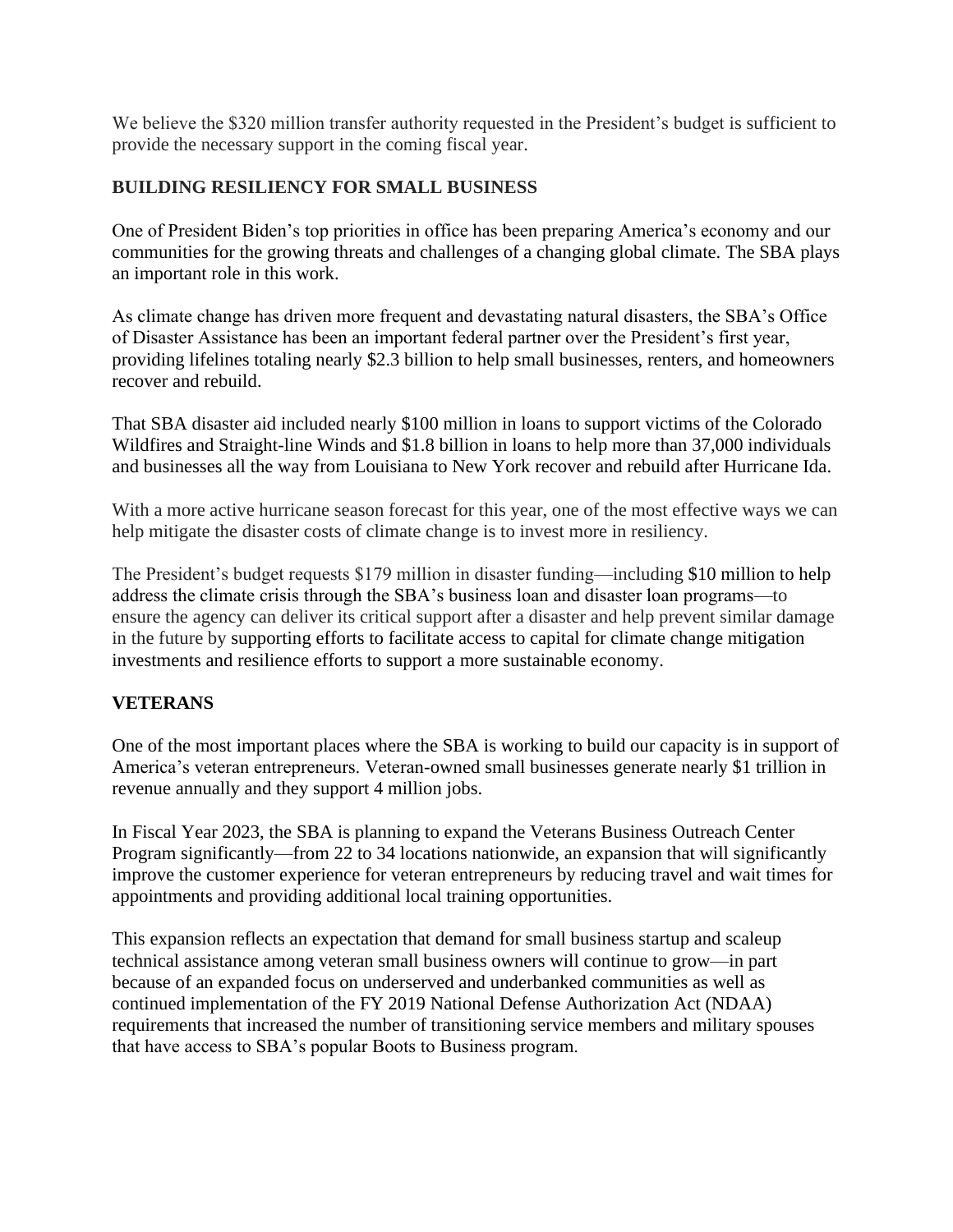Another way we're working to improve customer experience and support for veteran entrepreneurs is the ongoing transfer of duties associated with the Center for Verification and Evaluation or CVE, from the U.S. Department of Veterans Affairs to the SBA, as directed by the FY 2021 NDAA.

This center is responsible for verifying veteran eligibility for veteran-owned small businesses and service-disabled veteran-owned small businesses, an important certification that empowers these veteran business owners to participate in set-aside and sole source contracting opportunities. With the transfer of these responsibilities to SBA, the certification will become available to all veteran contractors, not just those doing business with the VA.

Veteran's Small Business certification program and oversight will be the responsibility of the SBA starting January 1, 2023. As a result, the President's Budget requests \$20 million to manage this transition and maintain the CVE program for the duration of the 2023 fiscal year—funding that will provide the resources necessary for information technology infrastructure development, integration, and maintenance.

The SBA also plans to collaborate with the VA to support outreach activities, including marketing and training to assist the veteran small business community to ensure continued operations and support to program participants in the areas of application processing, eligibility, and oversight of continuing eligibility for program participants to ensure their eligibility for contracts.

# **INVESTMENT AND INNOVATION**

SBA's innovation arm delivered significant support last year with Small Business Investment Companies (SBICs) providing more than \$7 billion in long-term funding to more than 1,000 small businesses helping to start, grow, and sustain small businesses and startups across 49 states and Puerto Rico. The budget requests an authorized commitment level of \$5 billion for the SBIC program, consistent with the FY22 authorized level and a \$1 billion increase from FY21.

The President's budget also builds on the FY 2022 request to support the scaling up of SBIR/STTR programs, enabling additional outreach and training efforts targeted to women, underserved geographic locations including rural, and socially or economically disadvantaged entrepreneurs.

This budget also proposes investments that will strengthen America's innovation ecosystem by providing \$10 million to Growth Accelerators, \$10 million to Regional Innovation Clusters (RICs), and \$10 million to our Federal and State Technology (FAST) Partnership Program.

### **CONTRACTING**

America's small business industrial base has seen a long pattern of decline, with the number of small businesses contracting with the federal government dropping by close to 40 percent over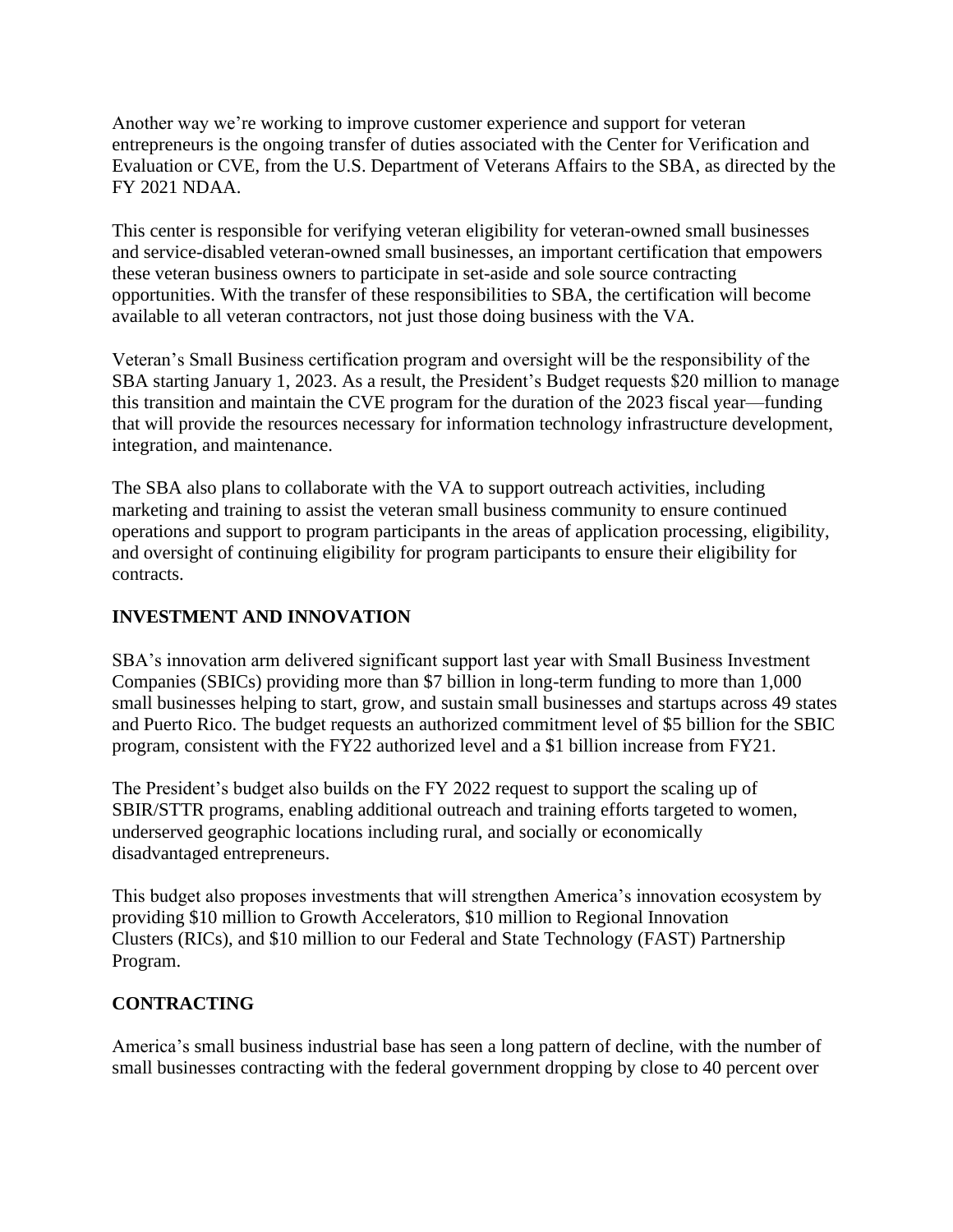the past decade. New entrants have decreased even more, by as much as 60 percent. We also know that small businesses owned by people of color and women continue to be left out.

Under President Biden's leadership, the SBA has implemented significant reforms to reverse these trends and open the doors of contracting to more small businesses in more communities.

For example, federal agencies will be required to track and publicly report how they're bringing in new contractors. The SBA is managing executive performance metrics to small business goals for socio-economic firms including the President's 15 percent goal for small, disadvantaged businesses by 2025, with a Fiscal Year 2022 goal of 11 percent. We believe the Bipartisan Infrastructure Law and the Made in America Executive Order will provide additional opportunities for small businesses to contract with the government, either directly or as suppliers to other firms.

To improve transparency and accountability, the SBA has also started reporting disaggregated federal contracting data across industries and sectors, including tracking by race and ethnicity, for the first time ever. As a result we can better track contracting disparities—including, for example, knowing that Black-owned firms are awarded less than 2% of contracts but make up 10% of all businesses.

Along with releasing the disaggregated data, agencies will track new entrants alongside small business performance, and we are including contracting goals in the evaluations of senior executives managing procurements. We've also worked closely with the Office of Management and Budget to revise and clarify category management policies and practices to significantly expand opportunities for small business contractors, especially those in underserved communities.

As the agency responsible for directing the federal contracting goals for small businesses, the SBA is committed to closing these gaps and opening doors of federal contracting by working with all our federal buying agencies and offering direct support to more small businesses to get them capital and contract ready.

To that end, the President's fiscal year 2023 budget includes \$9.8 million, an increase of \$6.3 million over FY22 enacted, to scale up training to help an estimated 9,500 small, disadvantaged businesses better prepare for federal contracting opportunities.

With funding increases for the 7(j) Program, the SBA also plans to promote inclusive economic opportunity in government contracting for 7(j) eligible business owners, namely low-income individuals, residents of low-income areas, residents of high unemployment areas, HUBZone eligible firms, 8(a) firms, and economically disadvantaged women-owned small businesses. We know, for example, that 8(a) certified firms that received 7(j) training had a 12 percent higher probability of getting their first contract compared with firms that did not take the training.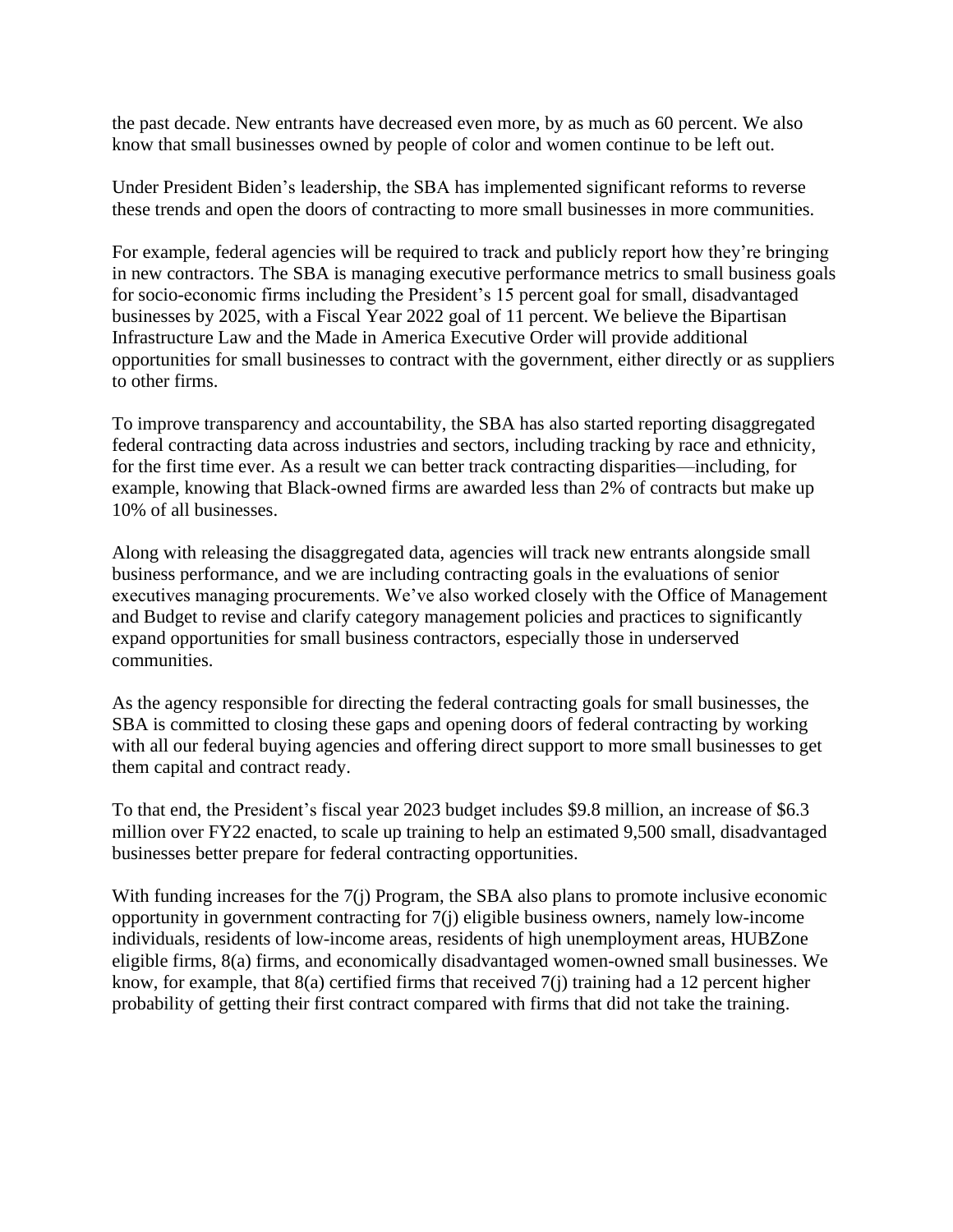### **ENTREPRENEURIAL DEVELOPMENT**

During COVID, we learned that connection and networks were critical for entrepreneurial success. The agency's nationwide network of resource partners has delivered entrepreneurship and small business training and support to more than 1.2 million entrepreneurs, with clients obtaining more than \$7.9 billion in capital and starting nearly 26,000 new businesses in FY 2021.

These networks have expanded to meet the growing demand for their services. For example, the SBA maintains a network of more than 140 Women's Business Centers (WBC). With the opening of our 141st location in Alaska, we now have a WBC in every state, the District of Columbia and Puerto Rico, making it the largest such network in our agency's history focused on the unique strengths and needs of women entrepreneurs.

The President's fiscal year 2023 budget builds on a still-growing demand for these and related services, requesting \$318 million—a 17% increase above the FY 2021 enacted level—for Entrepreneurial Development programs.

### **SALARIES & EXPENSES**

Ultimately, the important mission carried out by the SBA relies on the strength of our talented and dedicated workforce. This budget request invests \$346 million to ensure the SBA can hire and retain the talent needed to provide these critical services and meet the demand for loans, counseling, training, government contracting, and other support during this time of increased entrepreneurship and business formation.

Ensuring strong federal support for this account will ensure that the agency can continue to meet the demand and deliver customer-centric services that America's small businesses need to succeed.

### **FRAUD REDUCTION**

One of my most important missions at the SBA is ensuring good stewardship of our limited federal resources. That is why the SBA has upgraded our systems and processes to detect and prevent fraud.

We recognize that managing fraud risk in agency programs and operations is integral to responsible stewardship of taxpayer resources and effective service delivery to the American public.

During this Administration, the SBA has acted quickly to protect taxpayer dollars, first by restoring controls that mitigate fraud as approved by Congress under the Economic Aid Act. We deployed technology as well as made various other process improvements that not only sped up review times but also automatically routed high-risk loans for closer scrutiny.

As a result, the SBA has been better able to crack down on fraud, substantially reduce application backlogs, and significantly improve SBA customer experiences while still ensuring